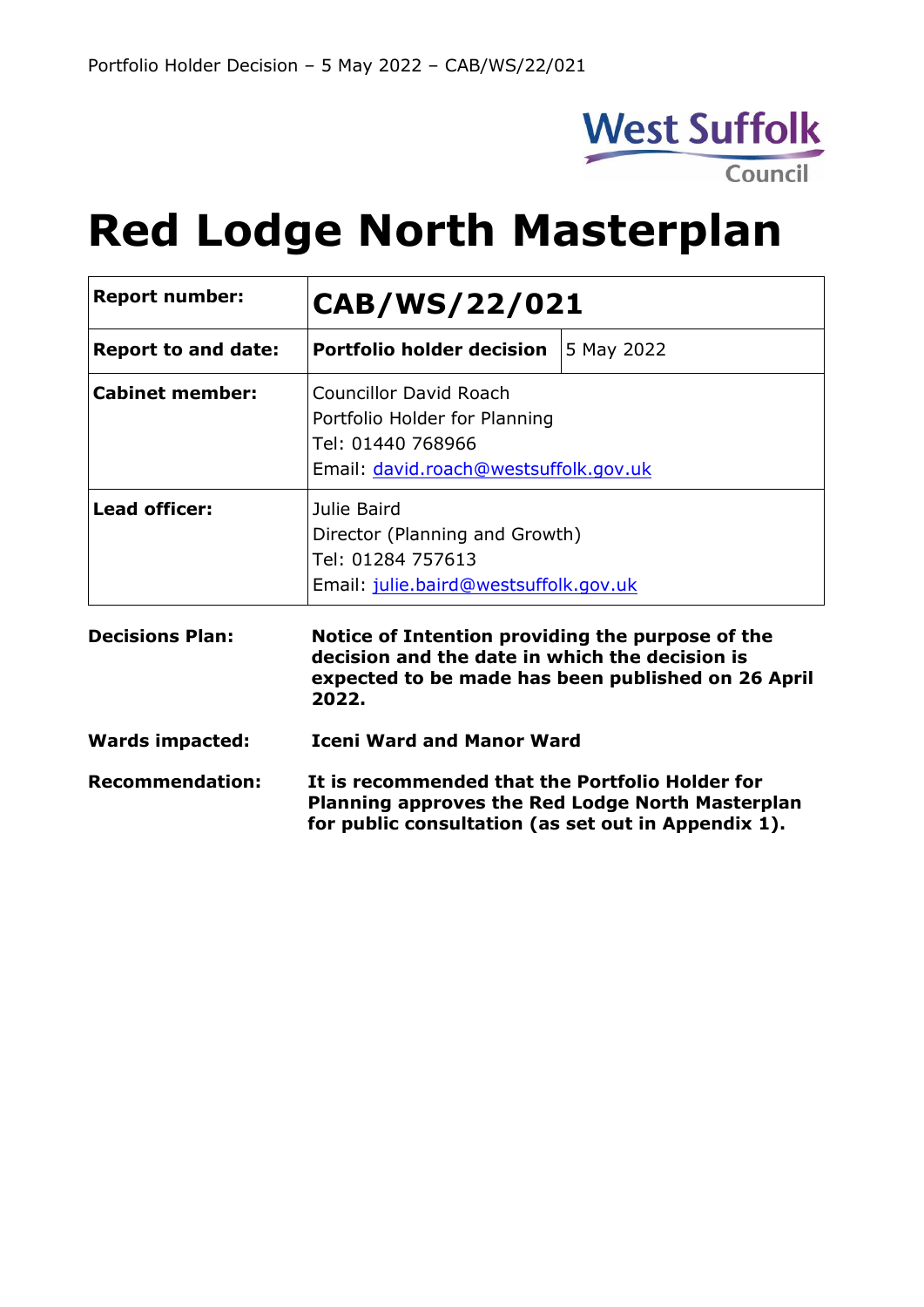#### **1. Context to this report**

1.1 This documents briefly outlines the policy requirements of the allocated site at land north of Acorn Way, work undertaken and recommendation to agree the draft Masterplan for public consultation by the landowner.

#### **2. Proposals within this report**

#### **SALP Policy SA10(a) – Land north of Acorn Way**

- 2.1 The site lies at the north of Red Lodge between the existing urban edge of the village, the A11 to the west and David's Belt/Park Wood to the south. The 27.4 hectare site has an indicative capacity for a mixed use development to include 350 dwellings, 8 hectares of employment land and 3 hectares for a new primary school. Other key requirements of the policy are to avoid a damaging increase in visitors to Breckland SPA; provide a Suitable Accessible Natural Greenspace (SANG) and dog friendly access routes; maintain existing wildlife and biodiversity on the site; Breckland tree belts are to be retained and inform the site layout; the need for a landscape buffer and noise attenuation measures along A11; SUDs infrastructure; advice to be sought of the Health and Safety Executive (HSE) regarding the major hazard pipeline; and cycle and pedestrian links.
- 2.2 The landowner commenced work on the preparation of this masterplan in Spring 2018. The landowner's team have held a series of meetings and discussions with officers at West Suffolk Council and Suffolk County Council. A meeting with the HSE and discussions with National Grid have clarified their respective development requirements in respect of the gas pipeline that crosses the site. Anglia Water have been consulted and representatives of the landowner's planning and design team attended the Red Lodge Parish Council meeting on 30 July 2019 to brief Councillors. Technical assessments relating to various aspects of the site and the proposed development have been undertaken and a number of workshops held with West Suffolk Council officers to inform the masterplan.
- 2.3 The overarching vision is to create a new sustainable neighbourhood to the north of Red Lodge set within an attractive environment that responds to the local character and landscape setting of Suffolk. Key to achieving this vision will be integration and connectivity with surrounding neighbourhood, the creation of a new Local Centre and "Community Hub" and retaining mature trees which will provide opportunities for linear parks which will form a strong green network encouraging healthier lifestyles. Land will also be safeguarded to enable future expansion of the Pines primary school.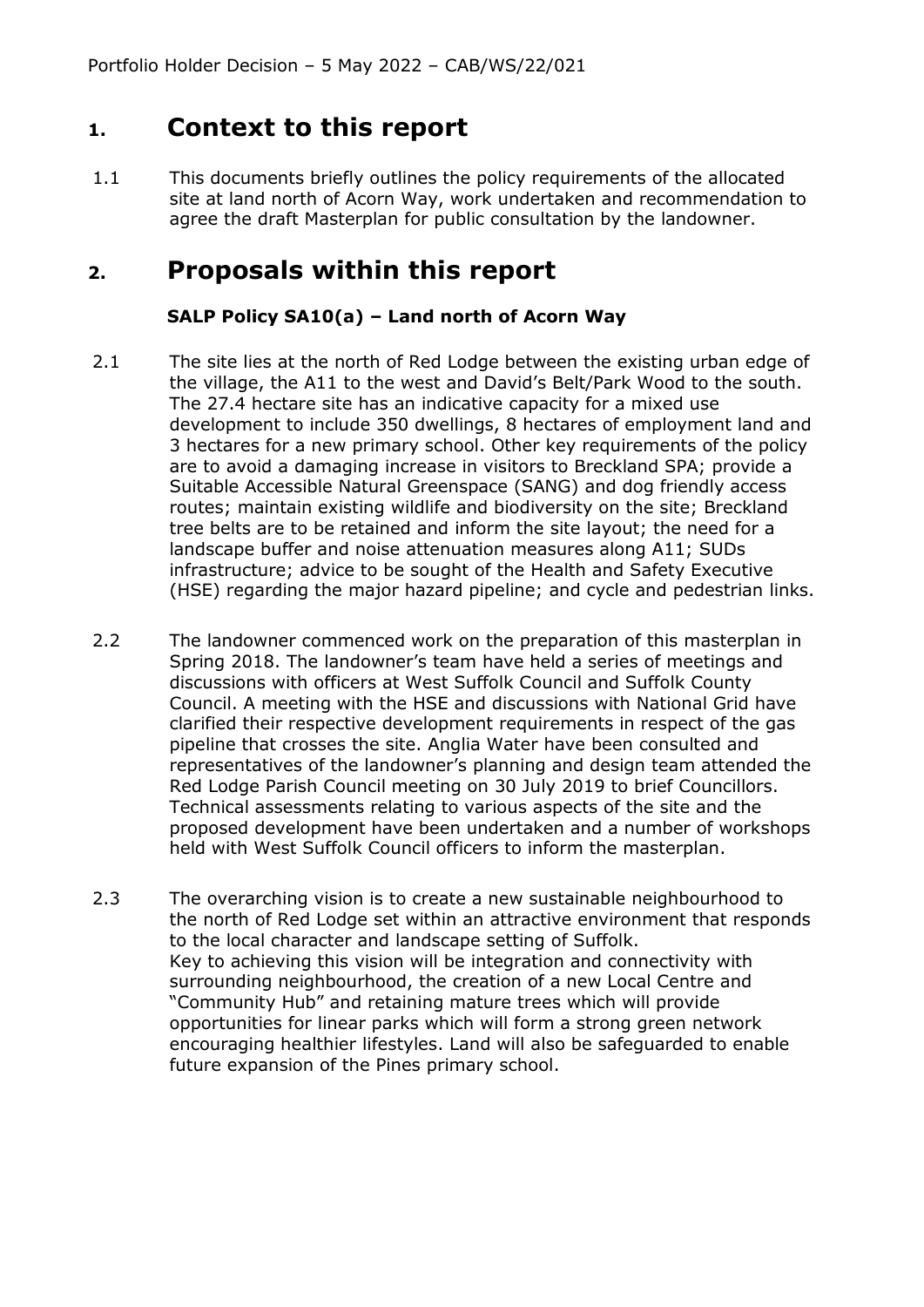#### **3. Alternative options that have been considered**

3.1 A Masterplan is a requirement of Local Plan Policy SA10(A). No alternatives are applicable.

#### **4. Consultation and engagement undertaken**

- 4.1 The landowner's design team have produced a detailed 6-week community engagement process which can be summarised as follows:
	- Advance email to county and ward councillors for Red Lodge
	- Early briefing with Red Lodge Parish Council
	- Launch consultation: notify community and stakeholders about the opportunities to take part in consultation
	- Launch consultation: launch website
	- Hold community consultation event at Red Lodge Sports Pavilion
	- Continued engagement (following event)
	- Close consultation period (deadline for feedback)
	- Review feedback, finalise and submit masterplan
	- Update community on outcomes of the consultation
- 4.2 This report seeks approval to commence a 6-week consultation with the community and stakeholders.

### **5. Risks associated with the proposals**

5.1 Not having a Masterplan for the site would leave the council at risk of an undeliverable site.

# **6. Implications arising from the proposals**

- 6.1 Financial None.
- 6.2 Legal Compliance None.
- 6.3 Personal Data Processing None.
- 6.4 Equalities The masterplan aims to make physical activity and active travel inclusive and accessible to all groups.
- 6.5 Crime and Disorder None.